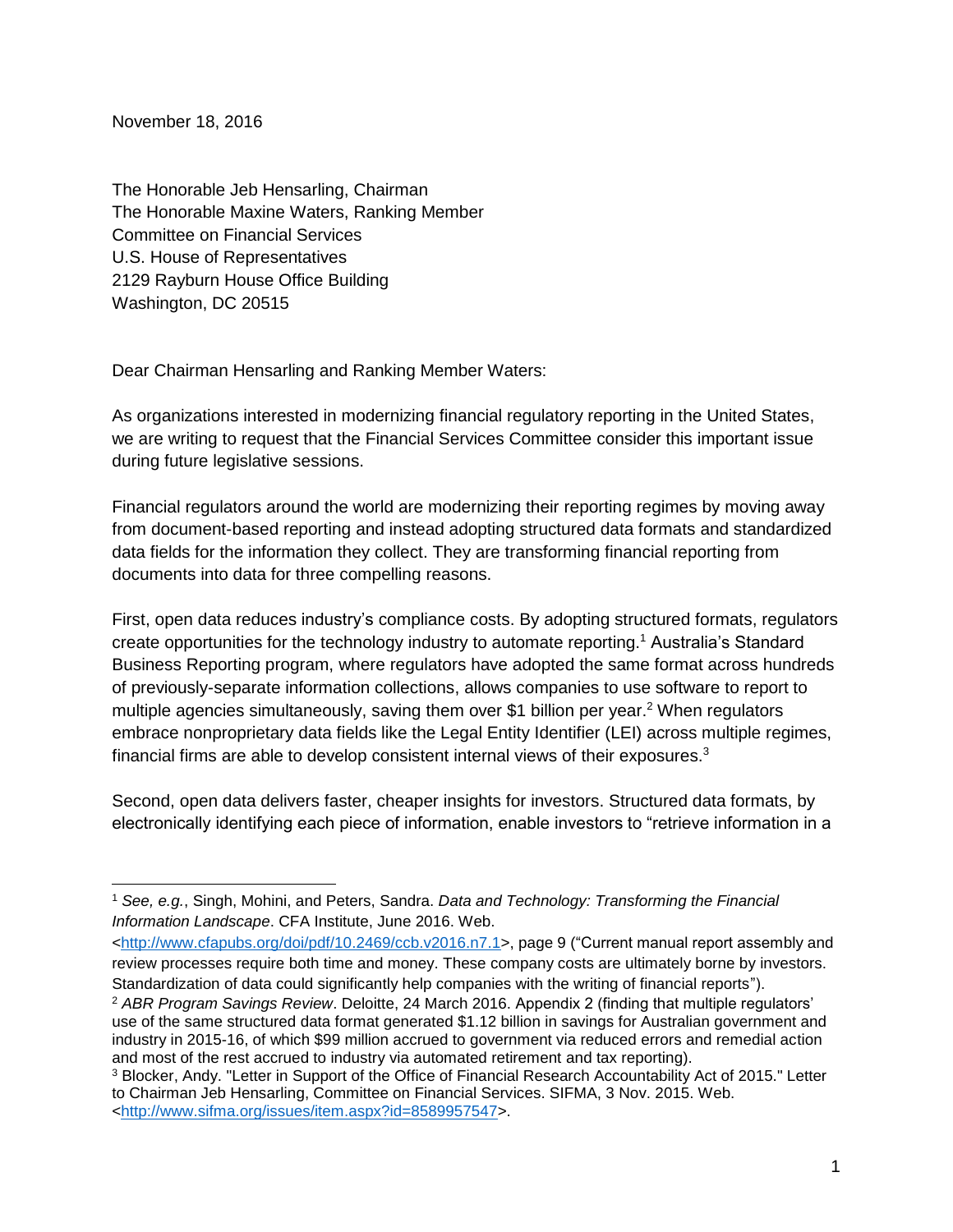cost effective and highly usable fashion," compared to plain-text documents.<sup>4</sup> For example, data aggregators can automatically process structured data, while document-based reports require time-consuming and expensive manual labor.<sup>5</sup> Nonproprietary data fields like the LEI can allow investors to electronically match entities and concepts across separate agencies' regimes.

Third, regulators' own processes need to become data-driven. They must develop capabilities to prospectively flag areas of systemic risk and identify outliers signaling potential misconduct.<sup>6</sup> But without structured data formats, data analytics capabilities are far more expensive.

Standardized data fields can allow regulators to "quickly understand the relationship of corporate entities to one another."<sup>7</sup> "If the regulators adopted consistent data fields and formats for the information they already collect, instead of using dense and unstructured documents like PDFs or HTML text files, they would have a better chance of catching fraudsters like Bernie Madoff and would make better decisions in crises."<sup>8</sup>

There is a growing consensus in the U.S. technology<sup>9</sup> and financial<sup>10</sup> industries that our financial regulators should move quickly to modernize their reporting regimes and replace documents with data. But progress has been slow.

[<http://royce.house.gov/news/documentsingle.aspx?DocumentID=397829>](http://royce.house.gov/news/documentsingle.aspx?DocumentID=397829).

 $\overline{a}$ <sup>4</sup> SEC Investor Advisory Committee. "Recommendations of the Investor as Owner Subcommittee Regarding the SEC and the Need for the Cost Effective Retrieval of Information by Investors." Securities and Exchange Commission, 25 July 2013. Web. [<https://www.sec.gov/spotlight/investor-advisory](https://www.sec.gov/spotlight/investor-advisory-committee-2012/iac-recommendation-data-tagging.pdf)[committee-2012/iac-recommendation-data-tagging.pdf>](https://www.sec.gov/spotlight/investor-advisory-committee-2012/iac-recommendation-data-tagging.pdf).

<sup>5</sup> *See* Szapiro, Aron, and Guo, Jo. "Letter to Chair Mary Jo White, Securities and Exchange Commission, on Business and Financial Disclosure Required by Regulation S-K." Morningstar, 20 July 2016. Web. < [https://www.sec.gov/comments/s7-06-16/s70616-179.pdf>](https://www.sec.gov/comments/s7-06-16/s70616-179.pdf) ("In fact, it can take us up to 5 days to process HTML filings from smaller companies and display this data for our clients, whereas aggregating XBRL data is nearly instantaneous, as long as the data is high-quality").

<sup>6</sup> *See* Flannery, Mark J. "Insights into the SEC's Risk Assessment Programs." Global Association of Risk Professionals 16th Annual Risk Assessment Convention. New York City. 25 Feb. 2015. Web. [<https://www.sec.gov/news/speech/insights-into-sec-risk-assessment-programs.html>](https://www.sec.gov/news/speech/insights-into-sec-risk-assessment-programs.html).

<sup>7</sup> Representative Ed Royce. "Rep. Royce Pushes the SEC on Investor Transparency and Protection. Media Release. 18 Nov. 2015. Web.

<sup>8</sup> Representative Randy Hultgren. *How to Stop the Next Bernie Madoff*. Op-Ed. *The Guardian*, 16 August 2016. Web. [<https://www.theguardian.com/commentisfree/2016/aug/16/how-to-stop-the-next-bernie](https://www.theguardian.com/commentisfree/2016/aug/16/how-to-stop-the-next-bernie-madoff)[madoff>](https://www.theguardian.com/commentisfree/2016/aug/16/how-to-stop-the-next-bernie-madoff).

<sup>9</sup> *See* LeDuc, David, and Hollister, Hudson. *Technological Change Is Coming to Financial Regulation*. Congress Blog. *The Hill*, 24 Mar. 2016. Web. [<http://thehill.com/blogs/congress-blog/technology/274077](http://thehill.com/blogs/congress-blog/technology/274077-technological-change-is-coming-to-financial-regulation) [technological-change-is-coming-to-financial-regulation>](http://thehill.com/blogs/congress-blog/technology/274077-technological-change-is-coming-to-financial-regulation).

<sup>10</sup> *See* Blocker, note 3; *see also* U.S. Chamber of Commerce Center for Capital Markets Competitiveness, *Corporate Disclosure Effectiveness: Ensuring a Balanced System that Informs and Protects Investors and Facilitates Capital Formation*. Report. U.S. Chamber of Commerce, 2014. Web. <

[https://www.sec.gov/comments/disclosure-effectiveness/disclosureeffectiveness-11.pdf>](https://www.sec.gov/comments/disclosure-effectiveness/disclosureeffectiveness-11.pdf), page 21 ("We

believe it is time to rethink the format of public company reports and the fundamentals of how information is delivered to investors, with the goal of enhancing the usability and value of public company disclosures for investors in the modern technological era. Modern technology allows us to shape a more effective disclosure regime, and we should take advantage of it.")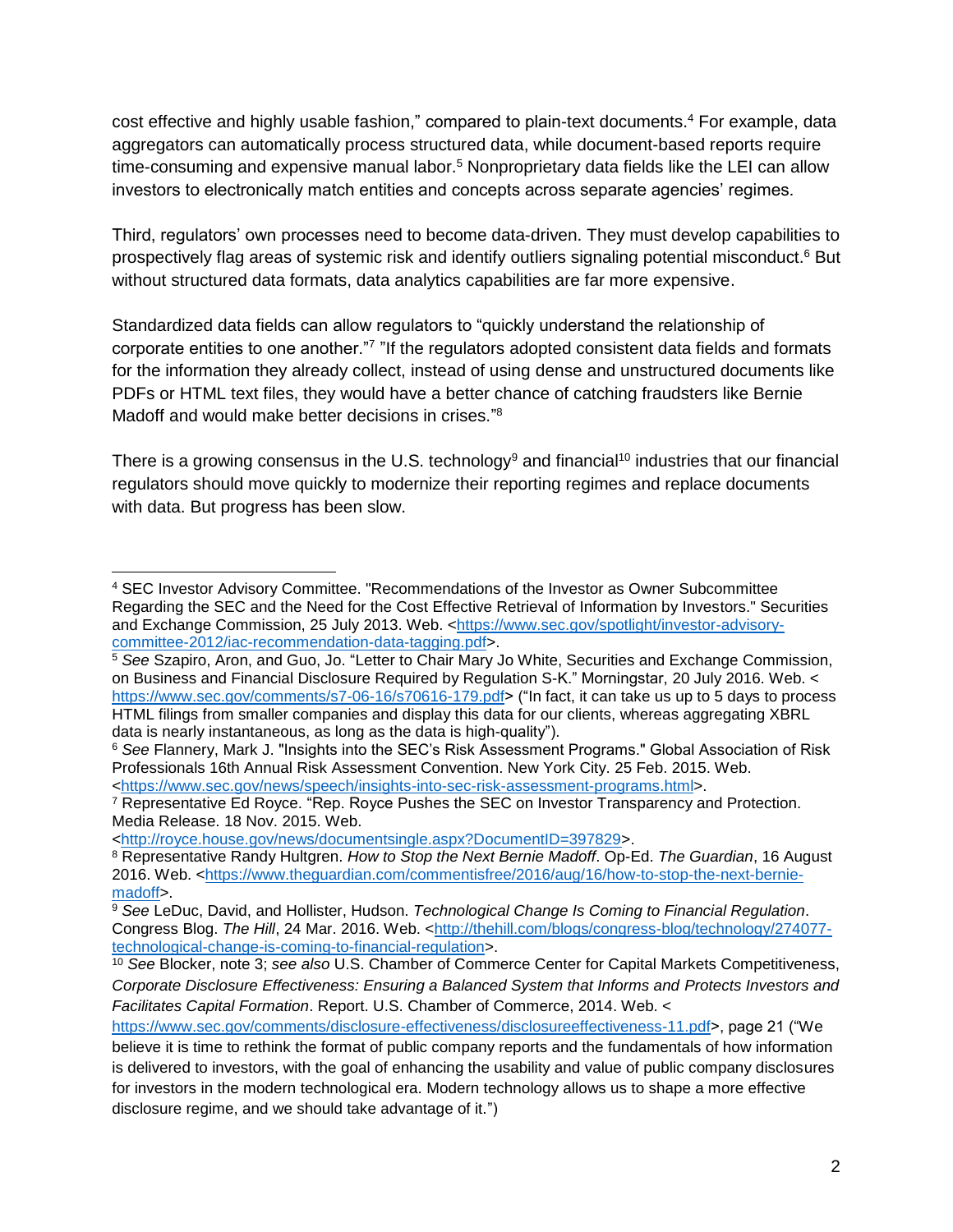For example, since 2009, the Securities and Exchange Commission (SEC) has been requiring public companies to file every financial statement using the nonproprietary eXtensible Business Reporting Language (XBRL), an internationally accepted and freely licensed structured data format.<sup>11</sup> But because the SEC has not yet phased out the old-fashioned document versions, both companies and the agency have continued to focus on the document versions, and the quality of the structured data versions, though improving, is not yet commercially acceptable.

Congress repeatedly called on the SEC to end its duplicative financial reporting structure,<sup>12</sup> and the agency announced in June 2016 that companies could voluntarily file financial statements in a new data format that is both human-readable and machine-readable.<sup>13</sup> But outside the financial statements, almost the entire portfolio of securities disclosures are still expressed as unstructured documents, not data, and the SEC's current regulatory releases suggest the agency still views them that way.<sup>14</sup>

The Commodity Futures Trading Commission (CFTC) took nearly two years to finally propose<sup>15</sup> a data structure for swap data repository reports, even after a CFTC commissioner pointed out<sup>16</sup> that the reports were useless without standardization. Despite evidence that reporting requirements are duplicative,<sup>17</sup> U.S. regulators have made no coordinated effort to adopt a harmonized format across their regimes.

[content/uploads/2016/07/DataCoalitionCommentinResponsetoConceptReleaseonBusinessandFinancialD](http://www.datacoalition.org/wp-content/uploads/2016/07/DataCoalitionCommentinResponsetoConceptReleaseonBusinessandFinancialDisclosure.pdf)

[<http://www.cftc.gov/PressRoom/PressReleases/pr7298-15>](http://www.cftc.gov/PressRoom/PressReleases/pr7298-15).

 <sup>11</sup> "Interactive Data to Improve Financial Reporting," Final Rule, Securities Act Release No. 33-9002. Securities and Exchange Commission, 30 Jan. 2009. Web. [<https://www.sec.gov/rules/final/2009/33-](https://www.sec.gov/rules/final/2009/33-9002.pdf) [9002.pdf>](https://www.sec.gov/rules/final/2009/33-9002.pdf).

<sup>12</sup> *See* Warner, Mark R., and Mike Crapo. "Letter to the SEC on XBRL Adoption." Letter to Chair Mary Jo White, Securities and Exchange Commission, 21 July 2015. Web. [<http://www.datacoalition.org/wp](http://www.datacoalition.org/wp-content/uploads/2015/07/Warner-Crapo-letter-on-XBRL.pdf)[content/uploads/2015/07/Warner-Crapo-letter-on-XBRL.pdf>](http://www.datacoalition.org/wp-content/uploads/2015/07/Warner-Crapo-letter-on-XBRL.pdf).

<sup>&</sup>lt;sup>13</sup> "Order Granting Limited and Conditional Exemption Under Section 36(a) of the Securities Exchange Act of 1934 from Compliance with Interactive Data File Exhibit Requirement in Forms 6-K, 8-K, 10-Q, 10- K, 20-F and 40-F to Facilitate Inline Filing of Tagged Financial Data," Securities and Exchange Commission, 13 June 2016. Web. [<https://www.sec.gov/rules/exorders/2016/34-78041.pdf>](https://www.sec.gov/rules/exorders/2016/34-78041.pdf).

<sup>14</sup> *See* Hollister, Hudson, "Letter to Brent J. Fields on Business and Financial Disclosure Required by Regulation S-K." Data Coalition, 12 July 2016. Web. [<http://www.datacoalition.org/wp-](http://www.datacoalition.org/wp-content/uploads/2016/07/DataCoalitionCommentinResponsetoConceptReleaseonBusinessandFinancialDisclosure.pdf)

[isclosure.pdf>](http://www.datacoalition.org/wp-content/uploads/2016/07/DataCoalitionCommentinResponsetoConceptReleaseonBusinessandFinancialDisclosure.pdf), page 5 ("[T]he Concept Release assumes it is still necessary to prevent disclosure documents from getting too long, or too technical, lest they confuse investors. But structured data technologies can now render these considerations moot. If all disclosure information were expressed as structured data, instead of documents, third party intermediaries could easily provide whatever degree of detail investors might demand …").

<sup>&</sup>lt;sup>15</sup> "CFTC Staff Issues Request for Comment on Draft Technical Specifications for Certain Swap Data Elements." Media Release. Commodity Futures Trading Commission Division of Market Oversight and Office of Data and Technology, 22 Dec. 2015. Web.

<sup>16</sup> O'Malia, Scott D., CFTC Commissioner. "Disruptive Data: Transforming Regulatory Oversight through Technological Innovation." SWIFT's Standards Forum, London School of Economics, 25 Mar. 2014. Web. [<http://www.cftc.gov/PressRoom/SpeechesTestimony/opaomalia-34>](http://www.cftc.gov/PressRoom/SpeechesTestimony/opaomalia-34).

<sup>17</sup> *See Better Data for Better Decisions: Standards to Improve Corporate Government Reporting*. White paper. XBRL US, October 2011. Web. [<https://xbrl.us/wp-content/uploads/2011/12/BetterReporting.pdf>](https://xbrl.us/wp-content/uploads/2011/12/BetterReporting.pdf), page 10 (table showing that a majority of data elements reported by a large public company to the Bureau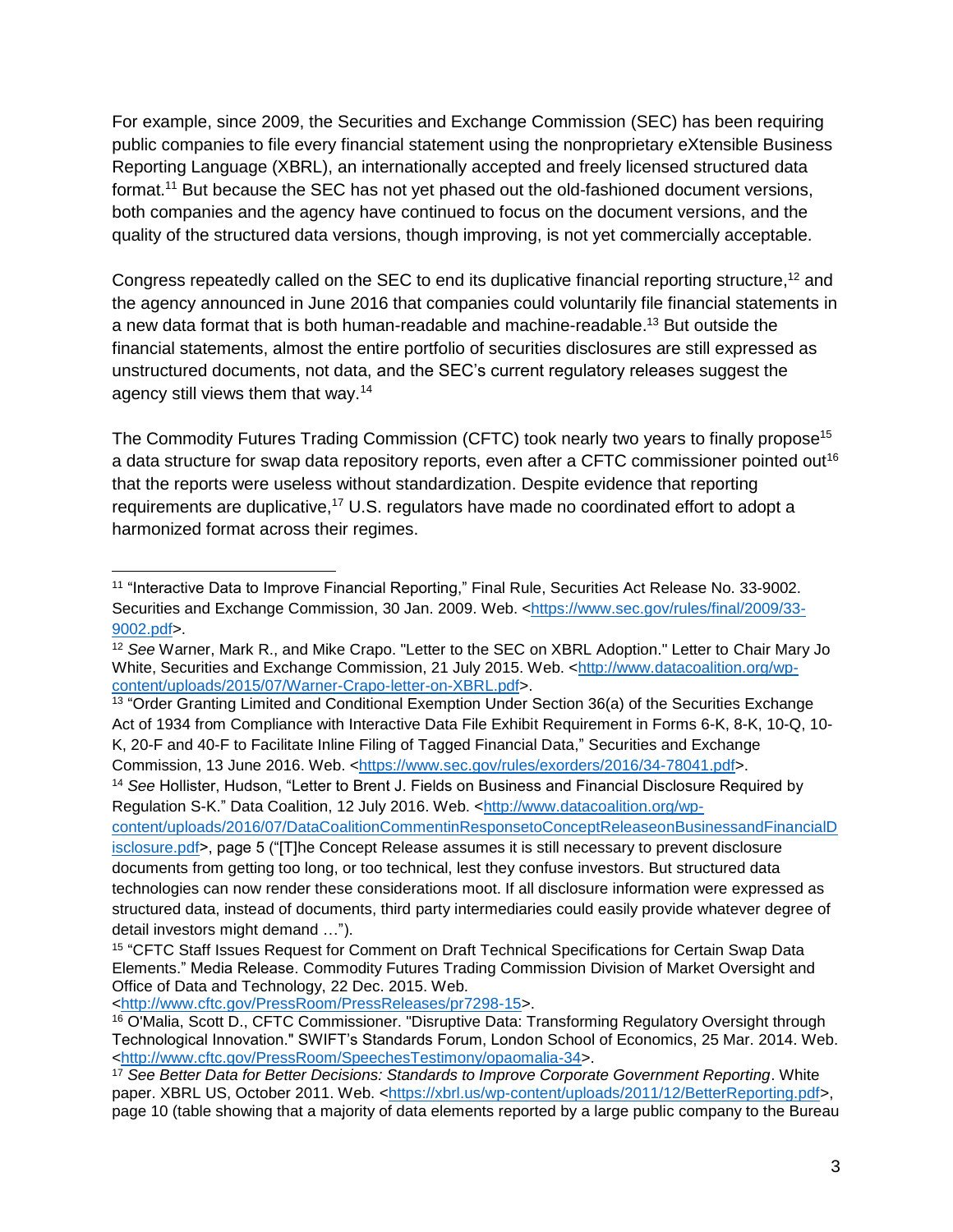Meanwhile, U.S. regulators lag far behind those of other G20 nations in adopting the LEI.<sup>18</sup> The LEI is mandatory in only a few reporting regimes, and regulators have no clear plans to make it universal.

The private sector has developed technological tools to glean deep insights into financial markets for investors and agencies, but such tools are difficult to deploy in the absence of standardized data.<sup>19</sup> Additionally, complex disclosure regimes foster information overload that hinders investors' ability to make informed decisions at the real time pace needed to keep up with modern markets. Standardized data would allow markets to digest information more efficiently, ignore duplication, and cut through overload.

The SEC's leadership recognizes the need for the agency to take advantage of data technologies to pursue its mission of investor protection, efficient markets, and capital formation.<sup>20</sup> Yet the SEC and other financial agencies still have not modernized their reporting regimes to provide data, instead of documents, for use by these technologies.<sup>21</sup>

Financial Services Committee members deserve a lot of credit for having introduced and cosponsored multiple pieces of legislation aimed at modernizing of financial reporting by standardizing data.<sup>22</sup> But the Committee has yet to convene a hearing to address the need for structured formats and standardized data fields.

We therefore urge the Committee to support the modernization of financial regulatory reporting by assembling the appropriate subject-matter experts to testify on these issues.

 $\overline{a}$ of Economic Analysis, the Census Bureau, and the Federal Reserve are also reported to the Securities and Exchange Commission).

<sup>18</sup> *The Global LEI System and Regulatory Uses of the LEI.* Issue brief. Legal Entity Identifier Regulatory Oversight Committee (LEI ROC), 5 Nov. 2015. Web.

[<sup>&</sup>lt;http://www.leiroc.org/publications/gls/lou\\_20151105-1.pdf>](http://www.leiroc.org/publications/gls/lou_20151105-1.pdf).

<sup>19</sup> Harris, Trevor S., and Suzanne Morsfield. "*An Evaluation of the Current State and Future of XBRL and Interactive Data for Investors and Analysts*." Tech. Columbia Business School - Center for Excellence in Accounting and Security Analysis, Dec. 2012. Web.

[<sup>&</sup>lt;http://www8.gsb.columbia.edu/ceasa/sites/ceasa/files/An Evaluation of the Current State and Future of](http://www8.gsb.columbia.edu/ceasa/sites/ceasa/files/An%20Evaluation%20of%20the%20Current%20State%20and%20Future%20of%20XBRL%20and%20Interactive%20Data%20for%20Investors%20and%20Analysts.pdf)  [XBRL and Interactive Data for Investors and Analysts.pdf>](http://www8.gsb.columbia.edu/ceasa/sites/ceasa/files/An%20Evaluation%20of%20the%20Current%20State%20and%20Future%20of%20XBRL%20and%20Interactive%20Data%20for%20Investors%20and%20Analysts.pdf).

<sup>&</sup>lt;sup>20</sup> Stein, Kara M. "Disclosure in the Digital Age: Time for a New Revolution." Colorado Bar Association 48th Annual Rocky Mountain Securities Conference. Marriott City Center, Denver. 6 May 2016. Web. [<https://www.sec.gov/news/speech/speech-stein-05062016.html>](https://www.sec.gov/news/speech/speech-stein-05062016.html).

<sup>21</sup> Hollister, Hudson. "Re: Disclosure Effectiveness Initiative." Letter to Keith Higgins, Director, Division of Corporation Finance, SEC. 29 Oct. 2015. Data Coalition, 4 Nov. 2015. Web.

[<sup>&</sup>lt;https://www.sec.gov/comments/disclosure-effectiveness/disclosureeffectiveness-55.pdf>](https://www.sec.gov/comments/disclosure-effectiveness/disclosureeffectiveness-55.pdf).

<sup>22</sup> Disclosure Modernization and Simplification Act of 2015, H.R. 1525, 114 Cong. (2015). Web. [<https://www.congress.gov/bill/114th-congress/house-bill/1525>](https://www.congress.gov/bill/114th-congress/house-bill/1525). *See also* Office of Financial Research Accountability Act of 2015, H.R. 3738, 114 Cong. (2015). Web. [<https://www.congress.gov/bill/114th](https://www.congress.gov/bill/114th-congress/house-bill/3738)[congress/house-bill/3738>](https://www.congress.gov/bill/114th-congress/house-bill/3738). *See also* Financial Transparency Act of 2015, H.R. 2477, 114 Cong. (2015). Web. [<https://www.congress.gov/bill/114th-congress/house-bill/2477>](https://www.congress.gov/bill/114th-congress/house-bill/2477).